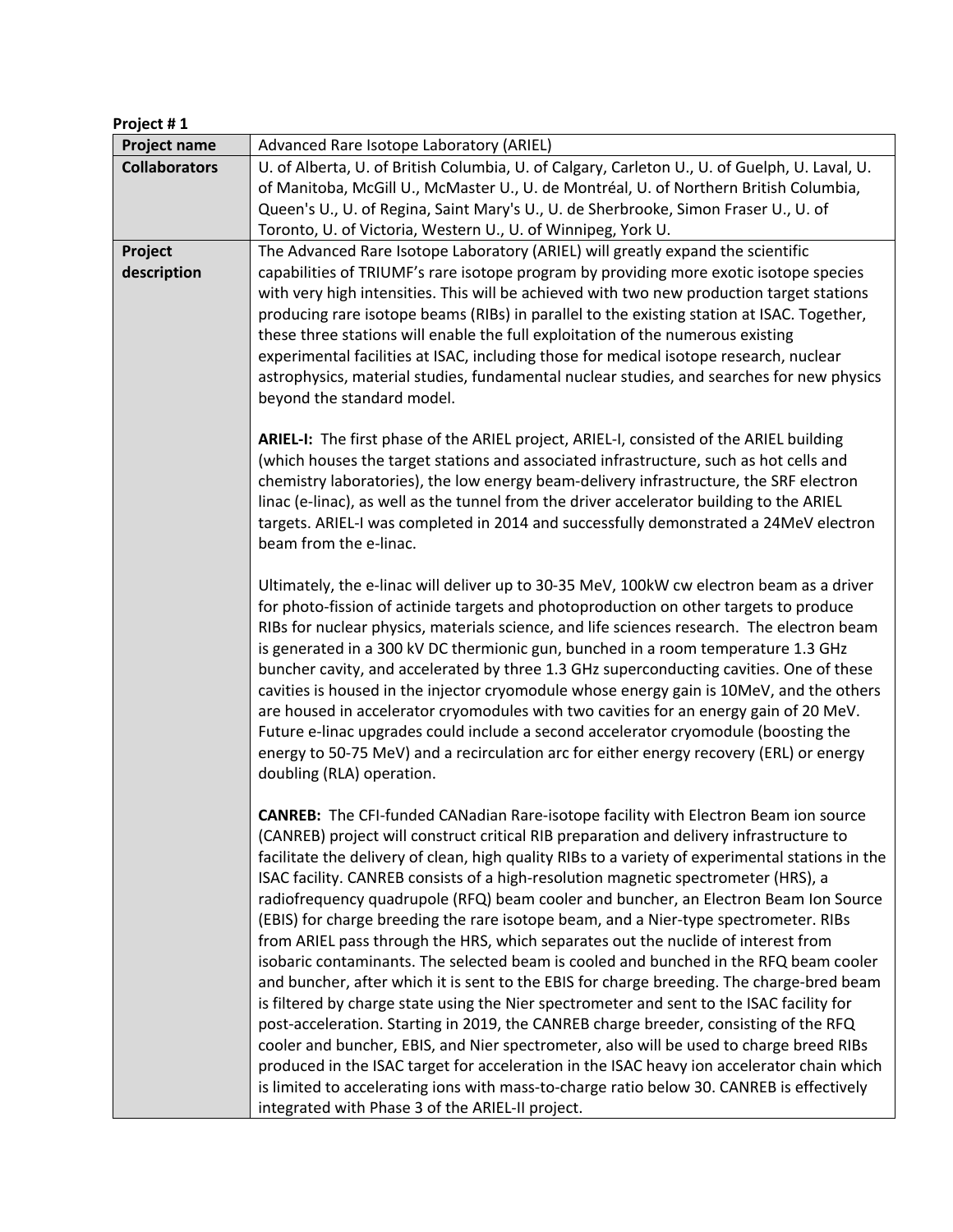|                      | ARIEL-II: The second major phase of the ARIEL project, ARIEL-II, will enable science                 |
|----------------------|------------------------------------------------------------------------------------------------------|
|                      | delivery in several stages. The overall ARIEL-II program's goal is to triple TRIUMF's output         |
|                      | of RIBs (from 3000 hours/year to 9000 hours/year) destined for the ISAC-I/II experimental            |
|                      | facilities by building two new target stations - one driven by the new e-linac and one               |
|                      | driven from a new beamline (BL4N) originating from the cyclotron. ARIEL-II's objectives              |
|                      | are to build the target stations, driver beamlines, RIB lines, scientific instruments, hot           |
|                      | cells, laboratories, safety systems and technical infrastructure needed to accomplish this           |
|                      | goal.<br>The ARIEL-II program is sequenced into four phases, each with a scientific deliverable, so  |
|                      | that TRIUMF's users won't have to wait until the end of the full program to get scientific           |
|                      | results. Phases 1, 2 and 4 are in the planning/concepting stage while Phase 3 is in the              |
|                      | implementation stage. To level the workload, ARIEL-II is currently focusing on Phase 1               |
|                      | and $3.$                                                                                             |
|                      | Phase 1: RIBs from the electron target station to ISAC's Beta-NMR experiment<br>п                    |
|                      | Phase 2: RIBs from photo-fission at the electron target station<br>$\blacksquare$                    |
|                      | Phase 3: Beamlines to inter-connect the CANREB equipment<br>$\blacksquare$                           |
|                      | Phase 4: RIBs from the proton target station to an ISAC experimental station                         |
|                      | As shown below, ARIEL-II is a program made of numerous subprojects. It is the ARIEL-II               |
|                      | Project Management Office's (PMO's) role to coordinate the various projects within each              |
|                      | phase. This includes management of the CANREB and Symbiotic Target Station projects.                 |
|                      | Symbiotic Target Station: The installation of a symbiotic target in the beam dump of the             |
|                      | ARIEL proton target station will enable the production of medical isotopes such as <sup>225</sup> Ac |
|                      | for targeted radionuclide cancer therapy. The project includes the target infrastructure in          |
|                      | the beam dump, a pneumatic transfer system from the target station to the hot cells, as              |
|                      | well as a processing and packaging hot cell for the medical isotope targets. The Symbiotic           |
|                      | Target Station is effectively integrated into Phase 4 of ARIEL-II.                                   |
| <b>Project value</b> | ARIEL-I: \$63M materials (completed)<br>$\blacksquare$                                               |
|                      | ARIEL-II: \$37.6M materials (for TRIUMF resources, see resource profile below)<br>٠                  |
|                      | CANREB (part of ARIEL-II Phase 3): \$4.2M materials<br>٠                                             |
|                      | Symbiotic Target Station (part of ARIEL-II Phase 4): \$9.9M materials                                |
| Program team         | The top-level WB structure of the ARIEL program complex is shown in the figure below.                |
|                      | The program includes the ARIEL-II project with various WBS elements as well as CANREB                |
|                      | and the Symbiotic Target Station project, is managed by the ARIEL Project Management                 |
|                      | Office. Overall Project Leadership lies with R. Kruecken and O. Kester. The PMO is led by            |
|                      | the Project Engineer, E. Guetre. The e-linac commissioning and the e-linac beam dump                 |
|                      | project generally belong to the ARIEL program complex but are managed independently.                 |
|                      | Over 150 TRIUMF staff from across the whole laboratory are working on ARIEL with peak                |
|                      | months requiring 70-80 FTE.                                                                          |
|                      |                                                                                                      |
|                      |                                                                                                      |
|                      |                                                                                                      |
|                      |                                                                                                      |
|                      |                                                                                                      |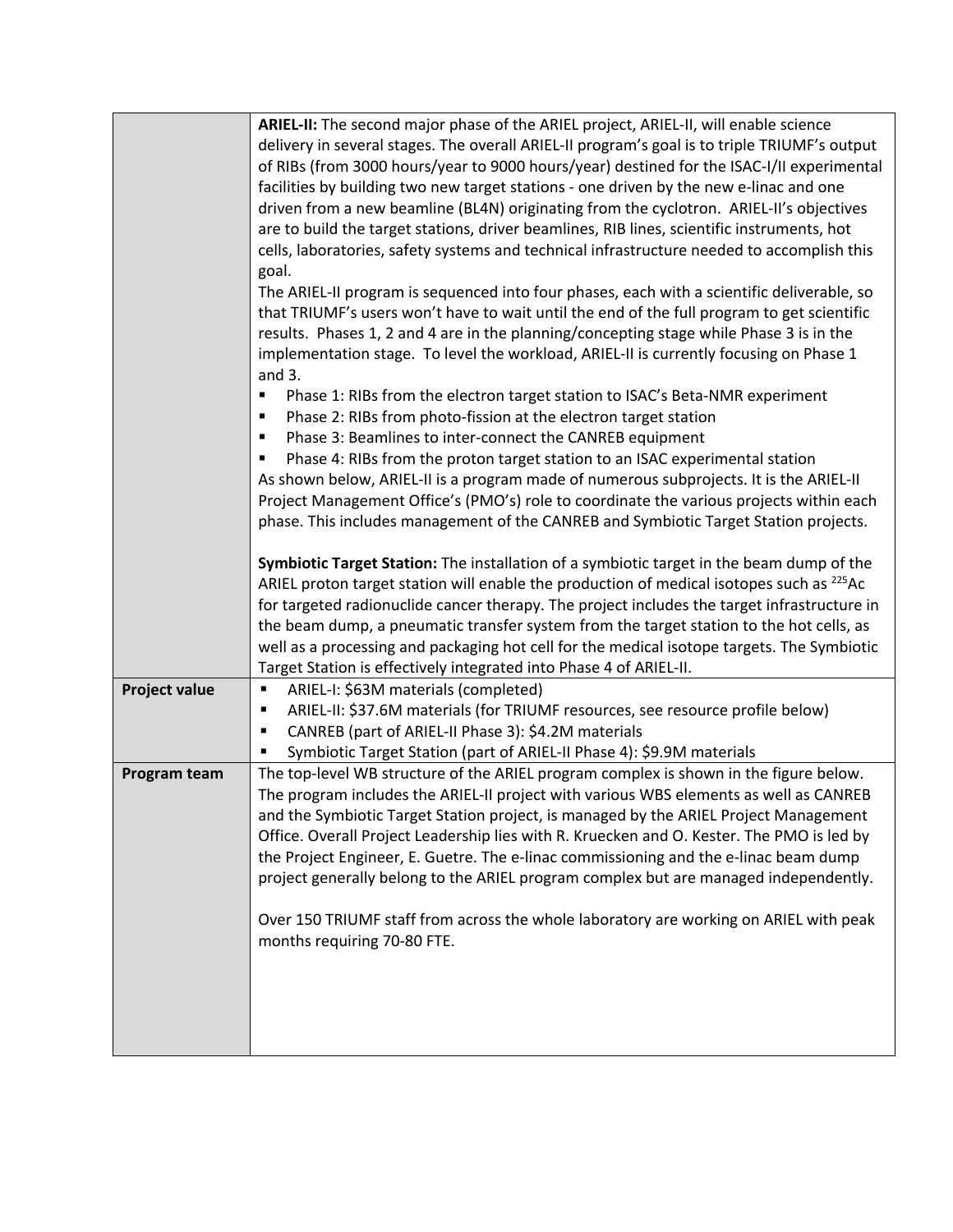|                         | <b>ARIEL-II Program Leaders</b>                                                                                                                                                                                                                                                                                                                                                                                                                                                                                                                                         |  |
|-------------------------|-------------------------------------------------------------------------------------------------------------------------------------------------------------------------------------------------------------------------------------------------------------------------------------------------------------------------------------------------------------------------------------------------------------------------------------------------------------------------------------------------------------------------------------------------------------------------|--|
|                         | Reiner Kruecken / Oliver Kester                                                                                                                                                                                                                                                                                                                                                                                                                                                                                                                                         |  |
|                         |                                                                                                                                                                                                                                                                                                                                                                                                                                                                                                                                                                         |  |
|                         | <b>P342 PMO</b><br><b>Project Engineer</b><br><b>Project Physicist</b><br><b>Eric Guetre</b><br><b>Bob Laxdal</b><br><b>CANREB Project</b>                                                                                                                                                                                                                                                                                                                                                                                                                              |  |
|                         | <b>LEGEND</b><br>Leader<br><b>Principal Scientist</b><br><b>FH&amp;S</b><br><b>Project Manager</b><br>Leader<br>Rituparna Kanungo<br>A. Garnsworthy<br>Asita Perera<br>Joe Mildenberger                                                                                                                                                                                                                                                                                                                                                                                 |  |
|                         | Integrator<br><b>Grants Accountant</b><br><b>Project Coordinator</b><br><b>Ops &amp; Training</b><br><b>Francis Pau</b><br>Mark Keyzer<br>Violeta Toma                                                                                                                                                                                                                                                                                                                                                                                                                  |  |
|                         |                                                                                                                                                                                                                                                                                                                                                                                                                                                                                                                                                                         |  |
|                         |                                                                                                                                                                                                                                                                                                                                                                                                                                                                                                                                                                         |  |
|                         | P353 Target<br>P354 Separator &<br><b>P424 Target Hall</b><br><b>P355 Laboratories</b><br><b>P179 BL4N</b><br><b>P363 ARIEL 1.5</b><br><b>P310 CANREB</b><br><b>P358 TI</b><br><b>RIB Transport</b><br><b>Stations</b><br>Infrastructure<br>F. Mammarella<br>Marco Marchetto<br>Peter Kunz<br><b>Yi-Nong Rao</b><br>E. Guetre<br><b>Reiner Kruecken</b><br><b>Alex Gottberg</b><br><b>Grant Minor</b><br><b>Bill Richert</b><br>Doug Preddy<br>Norman Muller<br><b>Bill Paley</b><br><b>David Wager</b><br><b>Anders Mjos</b><br>Yuri Bylinsky<br><b>Friedhelm Ames</b> |  |
|                         | WBS <sub>3</sub><br>WBS <sub>5</sub><br>WBS <sub>1</sub><br><b>WBS 10</b><br>WBS <sub>2</sub><br>WBS 7<br>WBS 9                                                                                                                                                                                                                                                                                                                                                                                                                                                         |  |
|                         | P352 e-Linac<br>P374 e-Linac<br><b>P405 Therapeutic</b><br>P359/P360 VECC                                                                                                                                                                                                                                                                                                                                                                                                                                                                                               |  |
|                         | EHDT/dump<br><b>Commissioning</b><br><b>Isotopes</b><br><b>Bob Laxdal</b><br>Content is folded<br>S. Koscielniak<br>S. Koscielniak<br>into P353 and P424<br>22<br><b>WBS 11</b><br><b>WBS 12</b><br>P352 and P374 are part of the ARIEL complex                                                                                                                                                                                                                                                                                                                         |  |
| <b>Project timeline</b> | but not managed by the ARIEL-II PM<br>ARIEL-I: 2010-2014<br>٠                                                                                                                                                                                                                                                                                                                                                                                                                                                                                                           |  |
|                         | ARIEL-II: 2017-2023<br>$\blacksquare$                                                                                                                                                                                                                                                                                                                                                                                                                                                                                                                                   |  |
|                         | CANREB: 2014-2019<br>п                                                                                                                                                                                                                                                                                                                                                                                                                                                                                                                                                  |  |
|                         | Symbiotic Target Station: 2018-2023<br>п                                                                                                                                                                                                                                                                                                                                                                                                                                                                                                                                |  |
| <b>Other</b>            | Project oversight for TRIUMF's flagship project is provided by the ARIEL Scientific Steering                                                                                                                                                                                                                                                                                                                                                                                                                                                                            |  |
| information             | Committee, comprised of international experts [D. Karlen (UVic), W. Fischer (BNL), J.                                                                                                                                                                                                                                                                                                                                                                                                                                                                                   |  |
|                         | Lettry (CERN), P. Manitca (FRIB), P. Ostroumov (FRIB), F. Pilat (ORNL)], which holds 2-day<br>reviews every 6 months and reports to the TRIUMF Board.                                                                                                                                                                                                                                                                                                                                                                                                                   |  |
|                         |                                                                                                                                                                                                                                                                                                                                                                                                                                                                                                                                                                         |  |
|                         | ARIEL will capitalize on key opportunities:                                                                                                                                                                                                                                                                                                                                                                                                                                                                                                                             |  |
|                         | Full multi-user capability:                                                                                                                                                                                                                                                                                                                                                                                                                                                                                                                                             |  |
|                         | With ARIEL, TRIUMF's rare isotope production will triple, with three independent RIBs                                                                                                                                                                                                                                                                                                                                                                                                                                                                                   |  |
|                         | taking the research program of our 18 world-class experiments to the next level. 9000                                                                                                                                                                                                                                                                                                                                                                                                                                                                                   |  |
|                         | hours of rare isotope beams enable critical studies of nuclear reactions in stars and                                                                                                                                                                                                                                                                                                                                                                                                                                                                                   |  |
|                         | searches for new forces in nature that require extended hours of beam time.                                                                                                                                                                                                                                                                                                                                                                                                                                                                                             |  |
|                         | <b>Expanded isotope reach:</b>                                                                                                                                                                                                                                                                                                                                                                                                                                                                                                                                          |  |
|                         | The new electron linac and advances in isotope target and ion source technologies will                                                                                                                                                                                                                                                                                                                                                                                                                                                                                  |  |
|                         | enable access to new isotopes currently out of reach of our existing Isotope Separation                                                                                                                                                                                                                                                                                                                                                                                                                                                                                 |  |
|                         | and Accelerator (ISAC) facility. This will enable the study of very short-lived isotopes                                                                                                                                                                                                                                                                                                                                                                                                                                                                                |  |
|                         | critical for our understanding of the origin of the elements.                                                                                                                                                                                                                                                                                                                                                                                                                                                                                                           |  |
|                         | A beta-detected Nuclear Magnetic Resonance (bNMR) user program:                                                                                                                                                                                                                                                                                                                                                                                                                                                                                                         |  |
|                         | ARIEL will enable the growth of the materials characterization program using rare                                                                                                                                                                                                                                                                                                                                                                                                                                                                                       |  |
|                         | isotopes from a boutique technique to a world-leading user program that enables the                                                                                                                                                                                                                                                                                                                                                                                                                                                                                     |  |
|                         | development of new functional quantum materials, next generation batteries, and the                                                                                                                                                                                                                                                                                                                                                                                                                                                                                     |  |
|                         | understanding of biomolecules.                                                                                                                                                                                                                                                                                                                                                                                                                                                                                                                                          |  |
|                         | <b>Symbiotic medical isotope production:</b>                                                                                                                                                                                                                                                                                                                                                                                                                                                                                                                            |  |
|                         | A symbiotic isotope production target behind an ARIEL science target will facilitate the                                                                                                                                                                                                                                                                                                                                                                                                                                                                                |  |
|                         | development of critical medical isotopes for next generation targeted radionuclide                                                                                                                                                                                                                                                                                                                                                                                                                                                                                      |  |
|                         | therapies for metastatic cancers.                                                                                                                                                                                                                                                                                                                                                                                                                                                                                                                                       |  |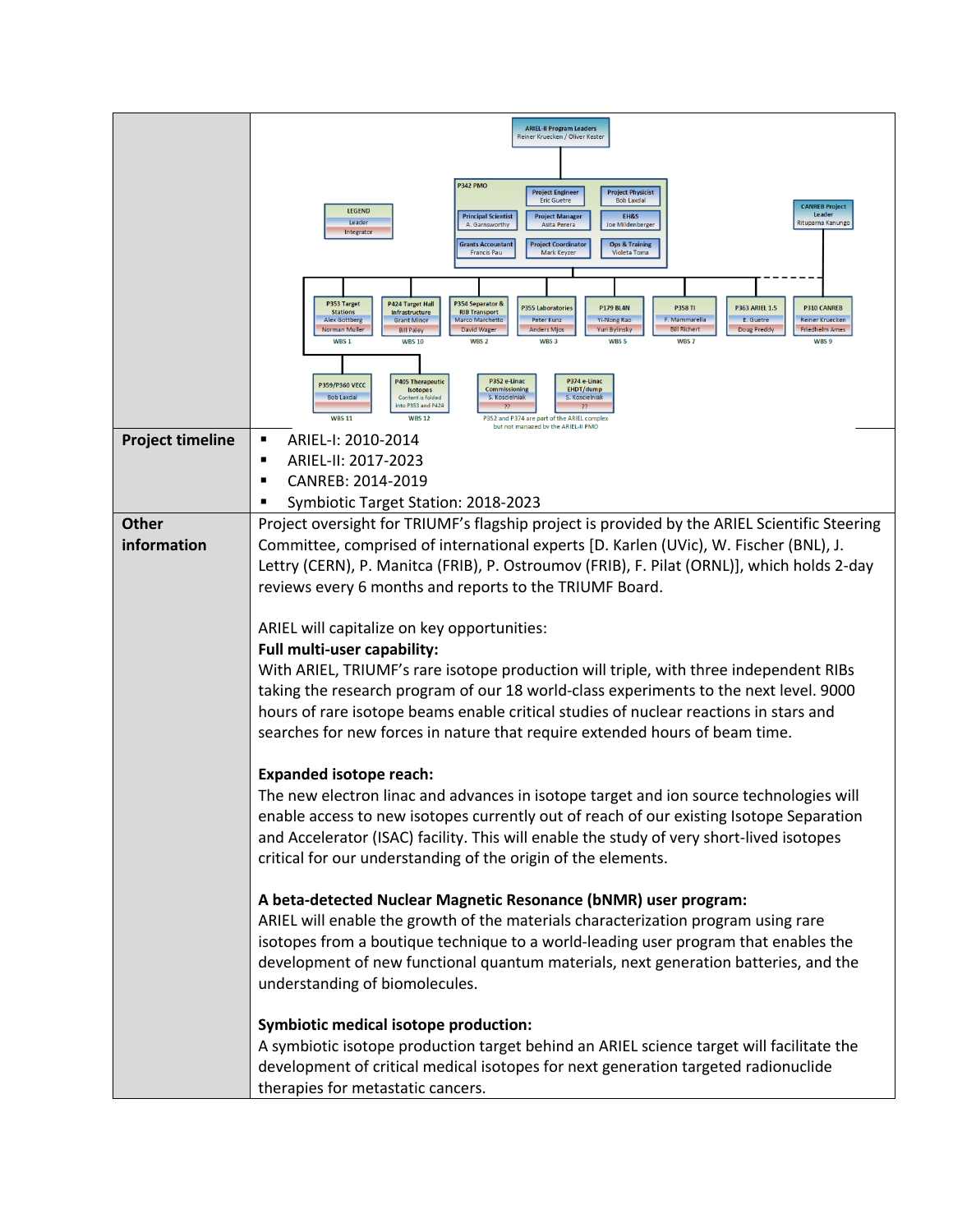| Project #2             |                                                                                                                                                                                                                                                                                                                                                                                                                                                                                                                                                                                                                                                                                                                                                                                                                                                                                                                                                                |
|------------------------|----------------------------------------------------------------------------------------------------------------------------------------------------------------------------------------------------------------------------------------------------------------------------------------------------------------------------------------------------------------------------------------------------------------------------------------------------------------------------------------------------------------------------------------------------------------------------------------------------------------------------------------------------------------------------------------------------------------------------------------------------------------------------------------------------------------------------------------------------------------------------------------------------------------------------------------------------------------|
| <b>Project name</b>    | Institute for Advanced Medical Isotopes (IAMI)                                                                                                                                                                                                                                                                                                                                                                                                                                                                                                                                                                                                                                                                                                                                                                                                                                                                                                                 |
| <b>Collaborators</b>   | TRIUMF, U. of British Columbia, BC Cancer                                                                                                                                                                                                                                                                                                                                                                                                                                                                                                                                                                                                                                                                                                                                                                                                                                                                                                                      |
| Project<br>description | The Institute for Advanced Medical Isotopes (IAMI) will be a research hub and<br>facility at TRIUMF built around a TR-24 cyclotron that will enhance TRIUMF's Life<br>Sciences research and radiopharmaceutical production program, and ensure an<br>ongoing, reliable, and secure isotope supply for British Columbia. By virtue of its<br>location at TRIUMF, IAMI will be able to serve as a conduit for isotopes using<br>TRIUMF's other accelerators; solidifying the province's status as a world leader in<br>isotope-based life sciences research and radiopharmaceutical development. IAMI<br>is primed to produce and develop isotopes with applications to both life-saving<br>treatments and research into some of the most compelling questions in life<br>sciences and medicine. IAMI will foster innovation in a wide range of fields,<br>including radiopharmaceutical development, accelerator research, and advanced<br>isotope development. |
|                        | The IAMI facility will be a 2,500 $m^2$ (~25,000 ft <sup>2</sup> ), 5-level building housing a TR24<br>cyclotron, 6 radiopharmaceutical labs, a non-radioactive chemistry lab, quality<br>control labs, support space, and office space. The radiopharmaceutical labs can be<br>configured as either a Good Manufacturing Practice-compliant space, or not,<br>depending on the demand for each type of space.                                                                                                                                                                                                                                                                                                                                                                                                                                                                                                                                                 |
|                        | IAMI will host a multifaceted research, development, and commercialization<br>community based at TRIUMF. It will have five program thrusts:<br>1. <i>Isotope Security:</i> $99m$ Tc production for the province of BC (up to 86,000 doses<br>annually) and $^{18}F$ production to support the BC Cancer clinical imaging<br>program (up to 5,000 doses annually),<br>2. Radiotracer Development: Support of internal and third-party requests<br>including the use of isotopes as a drug development tool,<br>3. Cancer Therapy: Processing of theranostic and therapeutic agents produced<br>at TRIUMF,                                                                                                                                                                                                                                                                                                                                                       |
|                        | 4. Clinical Imaging: $^{18}F$ & $^{11}C$ tracer production to support the brain imaging<br>program at the UBC-based David Mowafaghian Centre for Brain Health<br>(DMCBH) (up to 5 times per day), and<br>5. Radiopharmaceutical Development: Development of partnerships with                                                                                                                                                                                                                                                                                                                                                                                                                                                                                                                                                                                                                                                                                  |
|                        | industry to establish BC-based operations for clinical trials<br>0f<br>radiopharmaceuticals for diagnosing and managing Alzheimer's disease,<br>dementia, prostate cancer, etc.                                                                                                                                                                                                                                                                                                                                                                                                                                                                                                                                                                                                                                                                                                                                                                                |
| <b>Project value</b>   | TR24: \$6.1M<br>$\blacksquare$<br>IAMI building: \$31.8M<br>٠                                                                                                                                                                                                                                                                                                                                                                                                                                                                                                                                                                                                                                                                                                                                                                                                                                                                                                  |
| <b>Project team</b>    | The project organization is shown below. The first stage of the project is facility<br>construction. The project sponsor is J. Bagger, TRIUMF Director. The project<br>leaders are Paul Schaffer and Ken Buckley. The project manager is Anil Vargis,<br>assisted by the project engineer Navid Zolfaghari. As the project progresses<br>towards construction of the building, additional team members will be added in<br>the roles of Construction Supervisor, Safety Supervisor, and Project<br>Administrator. This team consults regularly with the Life Sciences division                                                                                                                                                                                                                                                                                                                                                                                 |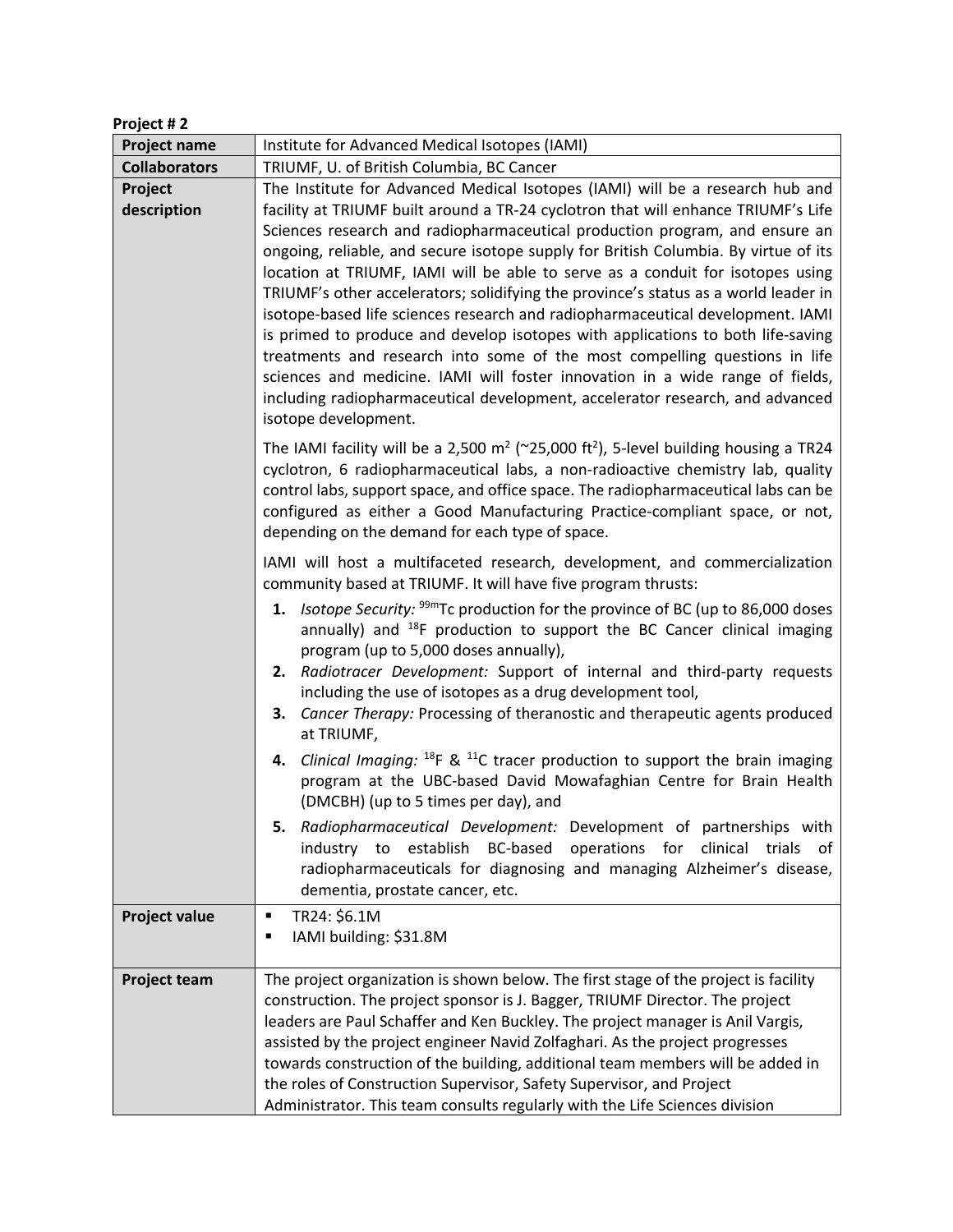|                         | onboard for the design and preparation of construction documents. TRIUMF<br>Innovations is liaising with potential interested commercial parties.<br>20 staff and researchers are assisting with the design requirements for the<br>least 75 HQP over the first five years.                                                                                     | members to ensure user requirements are met. An architectural firm is currently<br>The lead researcher of IAMI is Paul Schaffer. In the design phase, approximately<br>facility. Once in full operation, IAMI will employ just over 50 staff and will train at                        |
|-------------------------|-----------------------------------------------------------------------------------------------------------------------------------------------------------------------------------------------------------------------------------------------------------------------------------------------------------------------------------------------------------------|---------------------------------------------------------------------------------------------------------------------------------------------------------------------------------------------------------------------------------------------------------------------------------------|
|                         | <b>Project Sponsor</b><br>Jon Bagger - TRIUMF Director                                                                                                                                                                                                                                                                                                          | <b>Funding</b><br><b>Province of BC</b><br><b>Government of Canada</b><br>Funding Institutions - TRIUMF, UBC, BC Cancer                                                                                                                                                               |
|                         |                                                                                                                                                                                                                                                                                                                                                                 | <b>Project Proponent/s</b><br>Paul Schaffer - Associate Laboratory Director<br>Ken Buckley - Deputy Associate Laboratory Director, IAMI                                                                                                                                               |
|                         |                                                                                                                                                                                                                                                                                                                                                                 | Project Manager - Anil Vargis                                                                                                                                                                                                                                                         |
|                         | <b>Construction</b><br>Safety<br>Supervisor - TBD<br>Supervisor - TBD                                                                                                                                                                                                                                                                                           | Project Engineer<br>Project Admin -<br>– Navid<br><b>TBD</b><br>Zolfaghari                                                                                                                                                                                                            |
| <b>Project timeline</b> | <b>Significant Milestones:</b><br>Completed:<br>A schematic design for the IAMI facility was completed in 2016.<br>Incorporated and delivered to TRIUMF in March 2017.<br>Pending:<br>Site Preparation complete Jan 2019<br>Design complete Mar 2019<br>п<br>Construction start June 2019<br>Substantial Completion Mar 2020<br>Commissioning complete Oct 2020 | The TR-24 cyclotron was purchased from Advanced Cyclotron Systems<br>Provincial funding for IAMI was obtained in 2017, Federal funding in 2018.                                                                                                                                       |
| Other<br>information    | IAMI will capitalize on five key opportunities:<br>in global markets.                                                                                                                                                                                                                                                                                           | Securing isotope supplies: IAMI promises to secure a supply of several important<br>medical isotopes, including critical imaging isotopes such as <sup>99m</sup> Tc and <sup>18</sup> F, for the<br>local health care system, and thereby positioning Canadian technology as a player |
|                         | as a key player in this space.                                                                                                                                                                                                                                                                                                                                  | Accelerating global drug development: Some early-stage drug development trials<br>rely on highly sought-after isotope-based radiotracers to gauge drug efficacy. IAMI<br>will provide a unique infrastructure for radiotracer production, positioning Canada                          |
|                         | next-generation cancer therapies:<br><b>Developing</b>                                                                                                                                                                                                                                                                                                          | By developing<br>targeted<br>radionuclide therapies for metastatic cancers, IAMI researchers will contribute to<br>improving health outcomes for Canadians, place Canada at the center of this                                                                                        |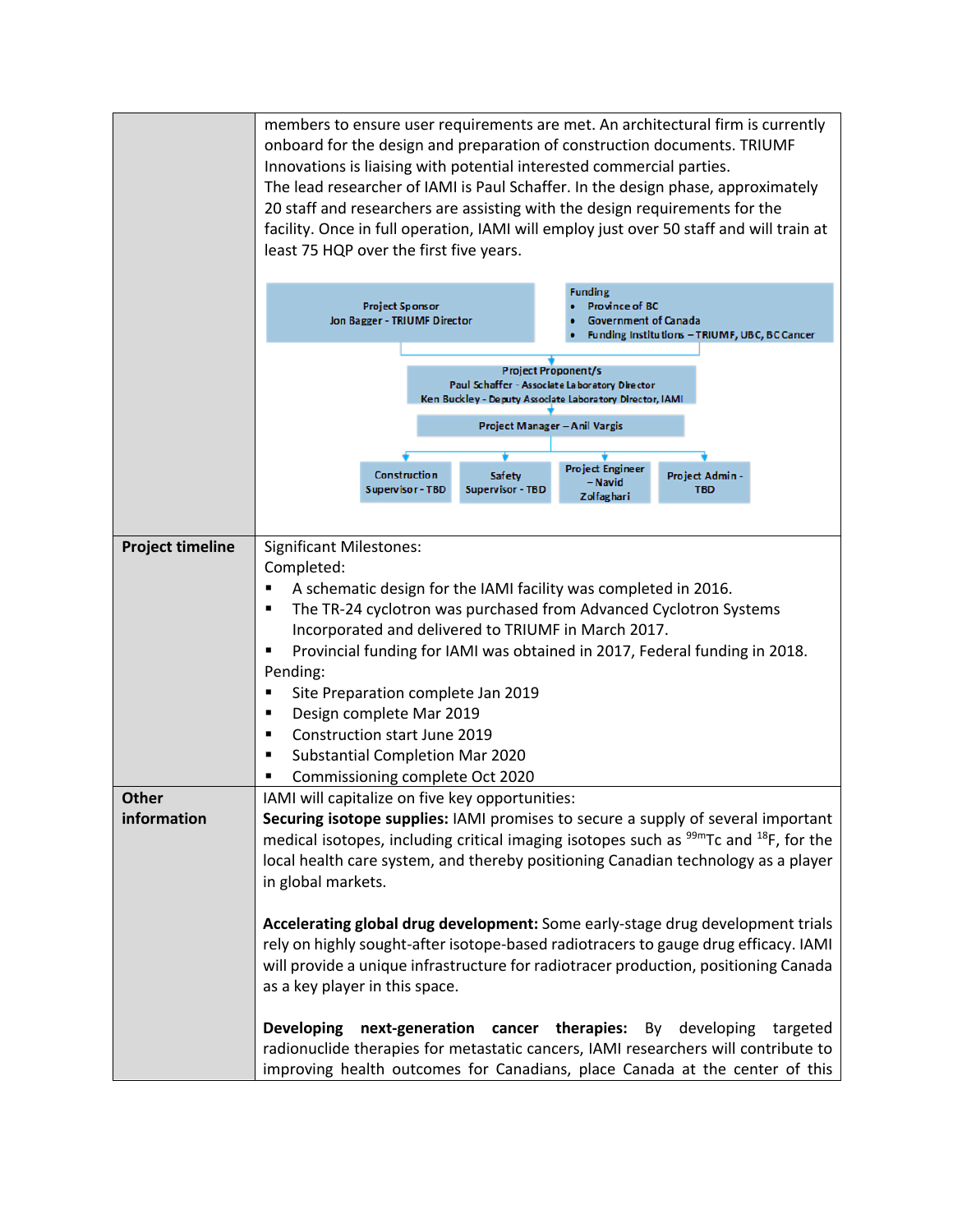| promising, fast-growing field, and allow Canadian access to radionuclide therapy<br>markets.                                                                                                                                                                                                                                                                                                                                                                                                                                 |
|------------------------------------------------------------------------------------------------------------------------------------------------------------------------------------------------------------------------------------------------------------------------------------------------------------------------------------------------------------------------------------------------------------------------------------------------------------------------------------------------------------------------------|
| Improving health outcomes for patients: IAMI will supply additional isotopes to<br>the TRIUMF-UBC neuroimaging program at the Djavad Mowafaghian Centre for<br>Brain Health and bring the power of personalized medicine to more patients who<br>suffer from addiction, dementia, and other mental health issues. It will also boost<br>the supply and diversity of important positron-emission tomography (PET)<br>isotopes for BC Cancer patients, enabling thousands of PET scans annually at UBC<br>and BC Cancer sites. |
| Attracting industry partnerships and investment to Canada: IAMI will provide<br>certified infrastructure for isotope production, enabling the development of new<br>diagnostic and therapeutic substances by industry partners. The Institute will also<br>establish a powerful training platform $-$ at the interface between science and<br>business - for young researchers.                                                                                                                                              |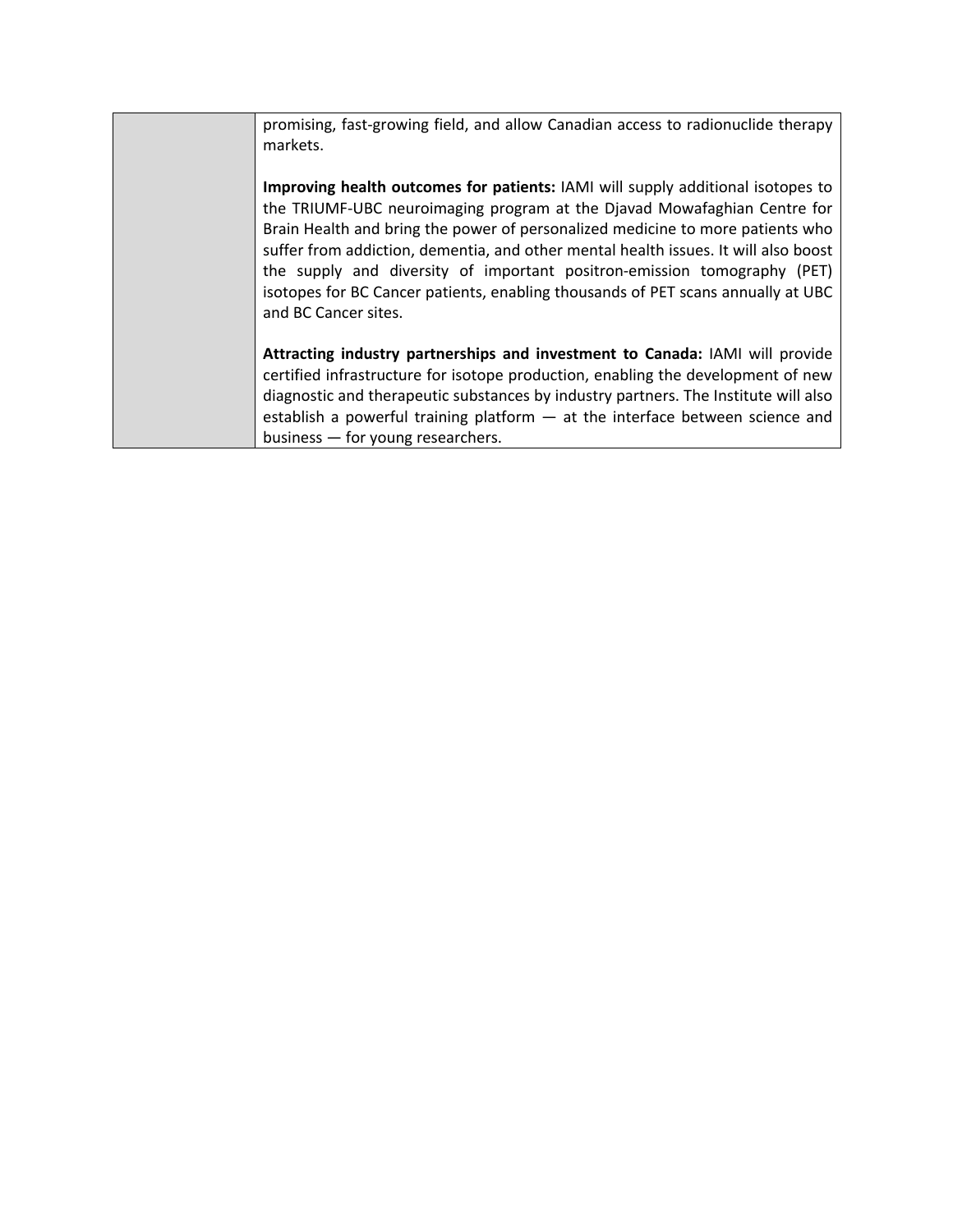| Project # 3 |  |  |
|-------------|--|--|
|-------------|--|--|

| Project name        | ATLAS detector upgrades and Tier-1 Data Centre                                                                                                                                                                                                                                                                                                                                                                                                                                                                                                                                                                                                                                                                                                                                                                                                                                                                                                                                                                                                                                                                                                                                                                                                                                                                                                                                                                                                                                                                                                                                                                                                                                                                                                                                                                                                                                                                                                                                                                                                                                                                                                                                                                                                                                                                                                 |
|---------------------|------------------------------------------------------------------------------------------------------------------------------------------------------------------------------------------------------------------------------------------------------------------------------------------------------------------------------------------------------------------------------------------------------------------------------------------------------------------------------------------------------------------------------------------------------------------------------------------------------------------------------------------------------------------------------------------------------------------------------------------------------------------------------------------------------------------------------------------------------------------------------------------------------------------------------------------------------------------------------------------------------------------------------------------------------------------------------------------------------------------------------------------------------------------------------------------------------------------------------------------------------------------------------------------------------------------------------------------------------------------------------------------------------------------------------------------------------------------------------------------------------------------------------------------------------------------------------------------------------------------------------------------------------------------------------------------------------------------------------------------------------------------------------------------------------------------------------------------------------------------------------------------------------------------------------------------------------------------------------------------------------------------------------------------------------------------------------------------------------------------------------------------------------------------------------------------------------------------------------------------------------------------------------------------------------------------------------------------------|
| <b>Collaborator</b> | ATLAS Canada (direct contributors, co-applicants): D. Gingrich, J. Pinfold<br>(Alberta), A. Bellerive, D. Gillberg, J. Heilman, T. Koffas, G. Oakham, M. Vincter<br>(Carleton), F. Corriveau, S. Robertson, B. Vachon, A. Warburton (McGill), J-F.<br>Arguin, G. Azuelos, J-P. Martin, C. Leroy (Montreal), D. O'Neil, B. Stelzer, M.<br>Vetterli (SFU), P. Krieger, R. Orr, P. Savard, P. Sinervo, R. Teuscher, W. Trischuk<br>(Toronto), N. Hessey, O. Stelzer-Chilton, R. Tafirout, I. Trigger (TRIUMF), D.<br>Axen, C. Gay, A. Lister (UBC), J. Albert, R. Keeler, R. Kowalewski, M. Lefebvre, R.<br>McPherson, R. Sobie (Victoria), W. Taylor (York)                                                                                                                                                                                                                                                                                                                                                                                                                                                                                                                                                                                                                                                                                                                                                                                                                                                                                                                                                                                                                                                                                                                                                                                                                                                                                                                                                                                                                                                                                                                                                                                                                                                                                      |
| Project             | Phase-I upgrades: TRIUMF is active in two Phase-I upgrade projects to be                                                                                                                                                                                                                                                                                                                                                                                                                                                                                                                                                                                                                                                                                                                                                                                                                                                                                                                                                                                                                                                                                                                                                                                                                                                                                                                                                                                                                                                                                                                                                                                                                                                                                                                                                                                                                                                                                                                                                                                                                                                                                                                                                                                                                                                                       |
| description         | installed during the second Long Shutdown, planned for 2019-2020:<br>The LAr calorimeter upgrade increases the granularity of signals sent to the<br>٠<br>L1 trigger. TRIUMF and U. of Victoria designed, prototyped, and are building a<br>new front-end-crate base-plane and trigger digitizer board for the Canadian-<br>built Hadronic EndCap Calorimeter. Pre-production, acceptance tests and<br>characterization of base-planes have been successfully carried out. Full<br>production has started, and quality assurance tests will be performed jointly<br>at the two sites.<br>The New Small Wheel (NSW) will allow ATLAS to keep the forward muon<br>٠<br>trigger momentum threshold low enough for electroweak signatures.<br>TRIUMF and five Canadian Universities (Carleton, McGill, Montreal, SFU,<br>Victoria) are building small-strip Thin Gap Chambers (sTGC) which will allow<br>fast and precise online triggering. Canada is building one quarter of the<br>chambers. TRIUMF is responsible for coating the very large cathodes with a<br>resistive graphite-resin mixture, and for precision assembly of sTGC chamber<br>half-gaps; one third of these have already been completed. TRIUMF<br>personnel carry out quality control for the full international collaboration at<br>the main cathode board supplier at Triangle Labs in Nevada. Several sTGC<br>quadruplet assemblies have been completed by Carleton and shipped to<br>McGill for cosmic ray testing and to CERN for tests with beam and assembly<br>into wedges. In parallel, detector assembly into detector wedges has started<br>at CERN.<br>Phase-II upgrades: TRIUMF is taking part in the Phase-II LAr electronics and Inner<br>Tracker (ITk) upgrade projects to be installed during the third long shutdown<br>(2024-26). During the HL-LHC running, the LHC will reach instantaneous<br>luminosities 5-7 times the original design value.<br>New radiation-hard, low-power, and high-density front-end electronics are<br>٠<br>required for the LAr detectors. The design challenges are to digitize the data<br>as early as possible and deliver the information to the new readout and<br>trigger processors. TRIUMF, in collaboration with three Canadian Universities<br>(Victoria, Toronto and McGill), contributes to the development and |
|                     | construction of new front-end boards and ASIC.<br>For the HL-LHC, the current ATLAS inner tracking detector will be completely<br>٠<br>replaced with an all-silicon based detector. The new ITk tracker will include<br>both pixel and strip layers. Canada will build 1500 of the 7000 strip modules                                                                                                                                                                                                                                                                                                                                                                                                                                                                                                                                                                                                                                                                                                                                                                                                                                                                                                                                                                                                                                                                                                                                                                                                                                                                                                                                                                                                                                                                                                                                                                                                                                                                                                                                                                                                                                                                                                                                                                                                                                          |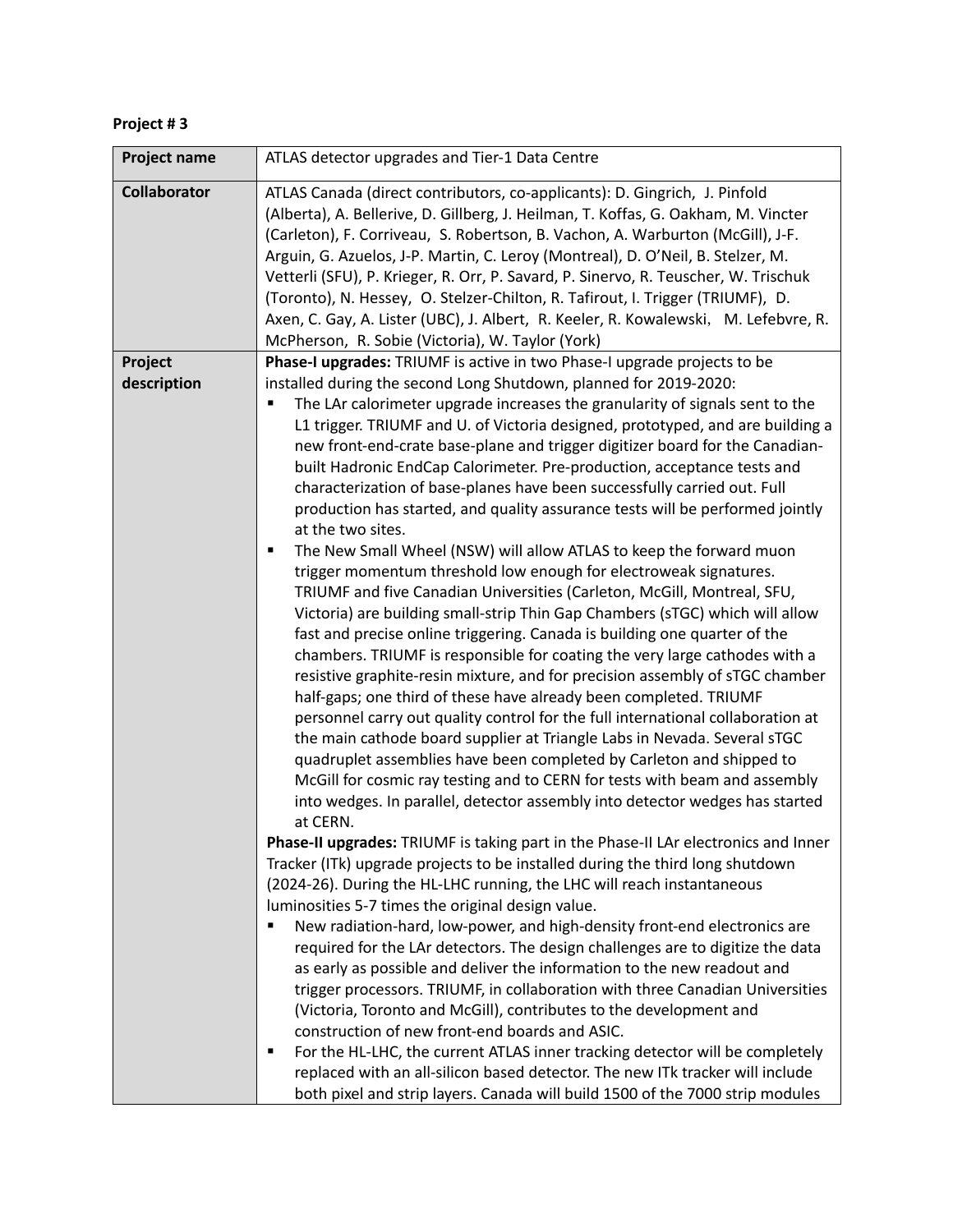|                         | required for the ITk endcap at three production sites: two in Vancouver                 |
|-------------------------|-----------------------------------------------------------------------------------------|
|                         | (TRIUMF, SFU) and one in Toronto. Each of these three sites will produce                |
|                         | about 500 modules. The ITk silicon sensor and module testing is a joint                 |
|                         | responsibility of six Canadian Universities (Carleton, Toronto, Montreal, York,         |
|                         | SFU, UBC) and TRIUMF. During the final step of the Canadian production, the             |
|                         | modules will be placed on carbon support structures, called petals, at                  |
|                         | TRIUMF. All of the essential infrastructure has been acquired and a high                |
|                         | precision gantry has been commissioned to glue readout chips on module                  |
|                         | hybrids. Work is ongoing to fully automate the placement of modules on                  |
|                         | petal support structures.                                                               |
|                         | ATLAS Tier-1: TRIUMF is operating Canada's Tier-1 LHC data centre for the ATLAS         |
|                         | experiment. It is a large-scale data-intensive facility operated 24x7 in accordance     |
|                         | with the MOU with CERN. It provides dedicated resources for the storage of the          |
|                         | raw and secondary datasets, and compute capacity for data processing,                   |
|                         | simulations, and physics groups analysis activities in a secure environment.            |
|                         | During the last decade, the centre has been physically located at TRIUMF. In            |
|                         | 2018, the services, compute and storage capacities were being been shifted to           |
|                         | the new Compute Canada data centre located at SFU. TRIUMF personnel will                |
|                         | continue to be responsible for its operations.                                          |
| <b>Project value</b>    | ATLAS Phase 1 upgrades: \$7.2M<br>$\blacksquare$                                        |
|                         | ATLAS Phase 2 upgrades: \$30.3M<br>٠                                                    |
|                         | ATLAS Tier-1 Data Centre: \$28.1M<br>٠                                                  |
| Project team            | Tier-1: M. Vetterli (SFU/TRIUMF), R. Tafirout (lead), 8 (technical)<br>٠                |
|                         | LAr: R. Keeler (Victoria), L. Kurchaninov, B. Vachon (McGill) (lead), 1<br>п            |
|                         | (scientific), 3 (technical)                                                             |
|                         | ITK (Vancouver/Western Site): B. Stelzer (SFU), N. Hessey (lead), 3 (scientific),<br>٠  |
|                         | 7 (technical)                                                                           |
|                         | ITK (Toronto/Eastern Site): R. Teuscher (IPP/Toronto), T. Koffas (Carleton)<br>٠        |
|                         | (lead), 3 (scientific), 6 (technical)                                                   |
|                         | NSW (TRIUMF): O. Stelzer-Chilton, I. Trigger (lead), 2 (scientific), 6 (technical)<br>٠ |
|                         | NSW (Carleton): J. Heilman (Carleton), A. Bellerive (Carleton) (lead), 2<br>٠           |
|                         | (scientific), 8 (technical)                                                             |
|                         | NSW (McGill): B. Vachon (McGill) (lead), 1 (scientific), 1 (technical)<br>٠             |
|                         | П<br>NSW ATLAS sTGC Project lead: R. McPherson (IPP/Victoria)                           |
|                         | Tier-1 CFI lead M. Vetterli (SFU/TRIUMF)<br>$\blacksquare$                              |
|                         | Phase I CFI lead G. Oakham (Carleton/TRIUMF)<br>٠                                       |
|                         | Phase 2 CFI lead P. Krieger (Toronto)<br>٠                                              |
| <b>Project timeline</b> | ATLAS Phase 1 upgrades: 2013-2021<br>п                                                  |
|                         | ATLAS Phase 2 upgrades: 2016-2026<br>٠                                                  |
|                         | ATLAS Tier-1 Data Centre: 2007-2021 (with further upgrades until 2035)<br>٠             |
| <b>Other</b>            | The LHC will complete its 4-year 13-TeV physics run ("run 2") in late 2018. As of       |
| information             | July 2018, the LHC has delivered over 150/fb of data to the ATLAS experiment.           |
|                         | ATLAS has now published over 740 papers based on collision data. P. Savard              |
|                         | (TRIUMF/Toronto) serves as the elected ATLAS Physics Coordinator from                   |
|                         | October 2018. The TRIUMF group is actively involved in a number of flagship             |
|                         | analyses in ATLAS which include the characterization of the Higgs boson and             |
|                         | searches for New Physics.                                                               |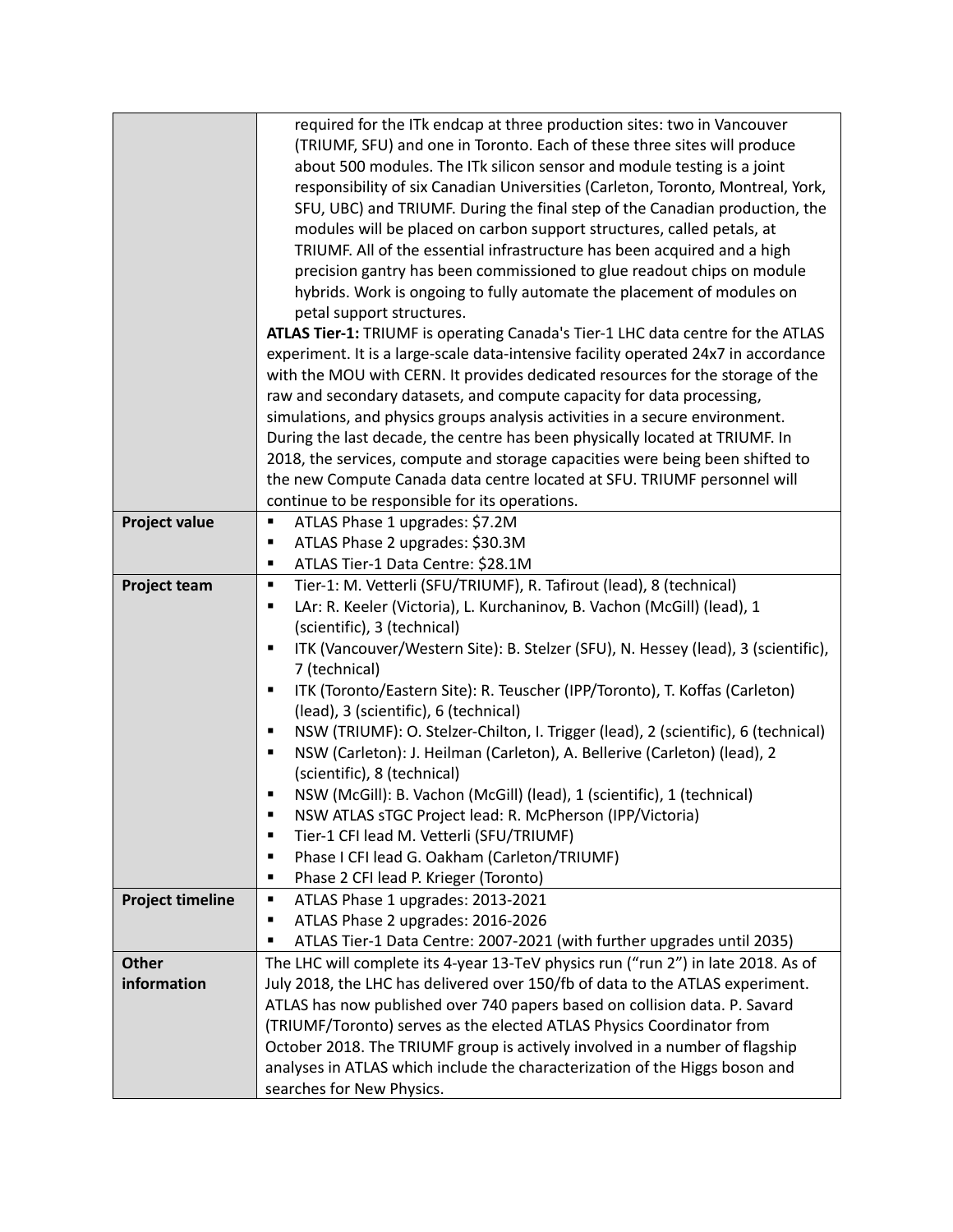## **Project # 4**

| <b>Project name</b>     | Ultracold Neutron Facility (UCN) - TUCAN collaboration                                     |
|-------------------------|--------------------------------------------------------------------------------------------|
| <b>Collaborator</b>     | C. Bidinosti, B. Jamieson, R. Mammei, J. Martin (co-spokesperson) (Winnipeg), J.           |
|                         | Birchall, M. Gericke, J. Mammei (Manitoba), E. Korkmaz (UNBC), K. Madison, T.              |
|                         | Momose (UBC), C. Davis, B. Franke, P. Giampa, A. Konaka, F. Kuchler, T. Lindner, L.        |
|                         | Lee, R. Matsumiya, R. Picker, E. Pierre, W. Ramsay, W. Schreyer, Wi. Van Oers              |
|                         | (TRIUMF), S. Kawasaki, Y. Makida, K. Mishima, T. Okamura, Y. Watanabe (KEK), T.            |
|                         | Kikawa (Kyoto University), M. Kitaguchi, H. Shimizu (Nagoya University), K.                |
|                         | Hatanaka (co-spokesperson), H. Ong, I. Tanihata (RCNP, Osaka),                             |
| Project                 | The TUCAN collaboration aims to build a world-leading ultracold neutron (UCN)              |
| description             | facility and to commission an experiment capable of detecting a neutron electric           |
|                         | dipole moment (EDM) of magnitude 10 <sup>-27</sup> e-cm or less within 400 beam-on days. A |
|                         | second experimental port shall also be available to create a user facility for other       |
|                         | fundamental neutron physics experiments.                                                   |
| <b>Project value</b>    | Ultracold Neutron facility: \$10.9M<br>$\blacksquare$                                      |
|                         | Ultracold Neutron Electric Dipole Moment Experiment: \$15.7M                               |
| <b>Project team</b>     | Principal Investigator: Jeffery Martin - Project Leader (TRIUMF): Ruediger Picker -        |
|                         | Project Leader (KEK): Shinsuke Kawasaki - Project Manager: Chris Gibson -                  |
|                         | Technical Coordinator: Beatrice Franke - Project Engineer: Cam Marshall -                  |
|                         | <b>Experimental Safety Coordinator: Chuck Davis</b>                                        |
|                         | The total number of scientific and technical staff involved, including collaborators,      |
|                         | is 42, including 13 from TRIUMF.                                                           |
| <b>Project timeline</b> | Ultracold Neutron facility: 2011-2018<br>п                                                 |
|                         | Ultracold Neutron Electric Dipole Moment Experiment: 2018-2023<br>٠                        |
| <b>Other</b>            | Expected new knowledge gained: detection of a neutron electric dipole<br>$\blacksquare$    |
| information             | moment would be a historic achievement and could contribute to solving the                 |
|                         | matter-anti-matter asymmetry puzzle of the Universe                                        |
|                         | Expected publications: several instrument and development papers<br>п                      |
|                         | (beamline, cold neutrons, UCN source, EDM experiment), high-impact physics                 |
|                         | result papers on EDM preliminary and final results                                         |
|                         | Additional capacity: A Very-Cold-Neutron beamline will also be built for<br>٠              |
|                         | researchers interested in performing experiments on VCNs                                   |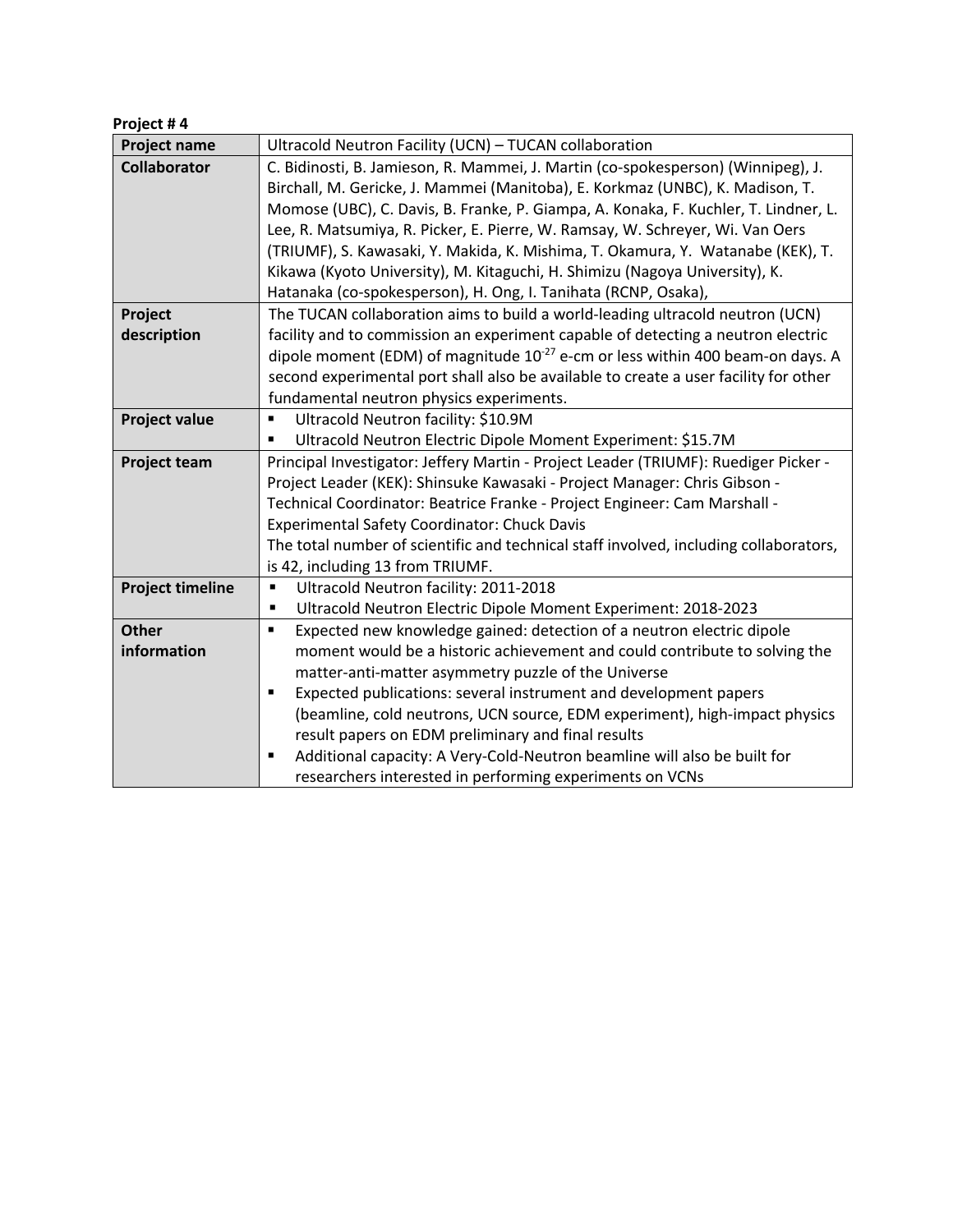| Project #5 |
|------------|
|------------|

| Project name             | ALPHA-g                                                                                           |
|--------------------------|---------------------------------------------------------------------------------------------------|
| <b>Collaborator</b>      | ALPHA-Canada: R. Thompson (Calgary), M. Hayden (SFU), M. Fujiwara, D.Gill, A.                     |
|                          | Olin, (TRIUMF), W. Hardy, T. Momose (UBC), S. Menary (York)                                       |
| Project                  | Project ALPHA (Antihydrogen Laser Physics Apparatus) is an international                          |
| description              | collaboration, based at CERN. The goal of the ALPHA-g experiment is first to                      |
|                          | observe the free fall of antihydrogen in the gravitational field of the Earth, and                |
|                          | then to study the process precisely to see if there is any difference in the                      |
|                          | gravitational behaviour of matter and antimatter. The heart of the ALPHA-g                        |
|                          | system is a cryogenic and ultra-high vacuum vertical trapping volume, roughly                     |
|                          | two metres long, in which experiments would be performed. This is equipped                        |
|                          | with Penning trap electrodes (to manipulate positrons and antiprotons, and                        |
|                          | create anti-H atoms), optics (for laser cooling anti-H atoms, creating an "atomic                 |
|                          | fountain", and for development towards anti-atomic interferometry), and                           |
|                          | microwave resonators (for hyperfine spectroscopy experiments and state                            |
|                          | manipulation). TRIUMF is responsible for several key components: a radial Time                    |
|                          | Projection Chamber (rTPC) to track pion tracks from antiproton annihilation with                  |
|                          | a vertical position resolution of several mm; Barrel Scintillators (BS) to veto                   |
|                          | cosmic rays; and ancillary systems such as external scintillators. Both the rTPC                  |
|                          | and the BS have been delivered to CERN in August 2018, and are currently being<br>tested at CERN. |
|                          |                                                                                                   |
| <b>Project value</b>     | \$20.4M                                                                                           |
|                          |                                                                                                   |
| <b>Project team</b>      | TRIUMF Lead researcher: Makoto Fujiwara. TRIUMF Project Manager: Pierre                           |
|                          | Amaudruz; No. of Scientists & Faculty: 5; Technical staff: ~10; Postdocs/RA: ~6;                  |
|                          | Grad & undergrad students: ~5                                                                     |
| <b>Project timeline</b>  | 2016-2020                                                                                         |
| <b>Other information</b> | The ALPHA-g trap is the antimatter equivalent of Newton's apple tree.                             |
|                          | Successful observation of the initial antihydrogen free fall, and subsequent                      |
|                          | precision measurements, would have a historic significance, since no one has                      |
|                          | directly observed antimatter falling.                                                             |
|                          | Canadians make up more than 1/3 of the ALPHA collaboration, which is made                         |
|                          | of over 40 scientists from 14 institutions in 8 countries.                                        |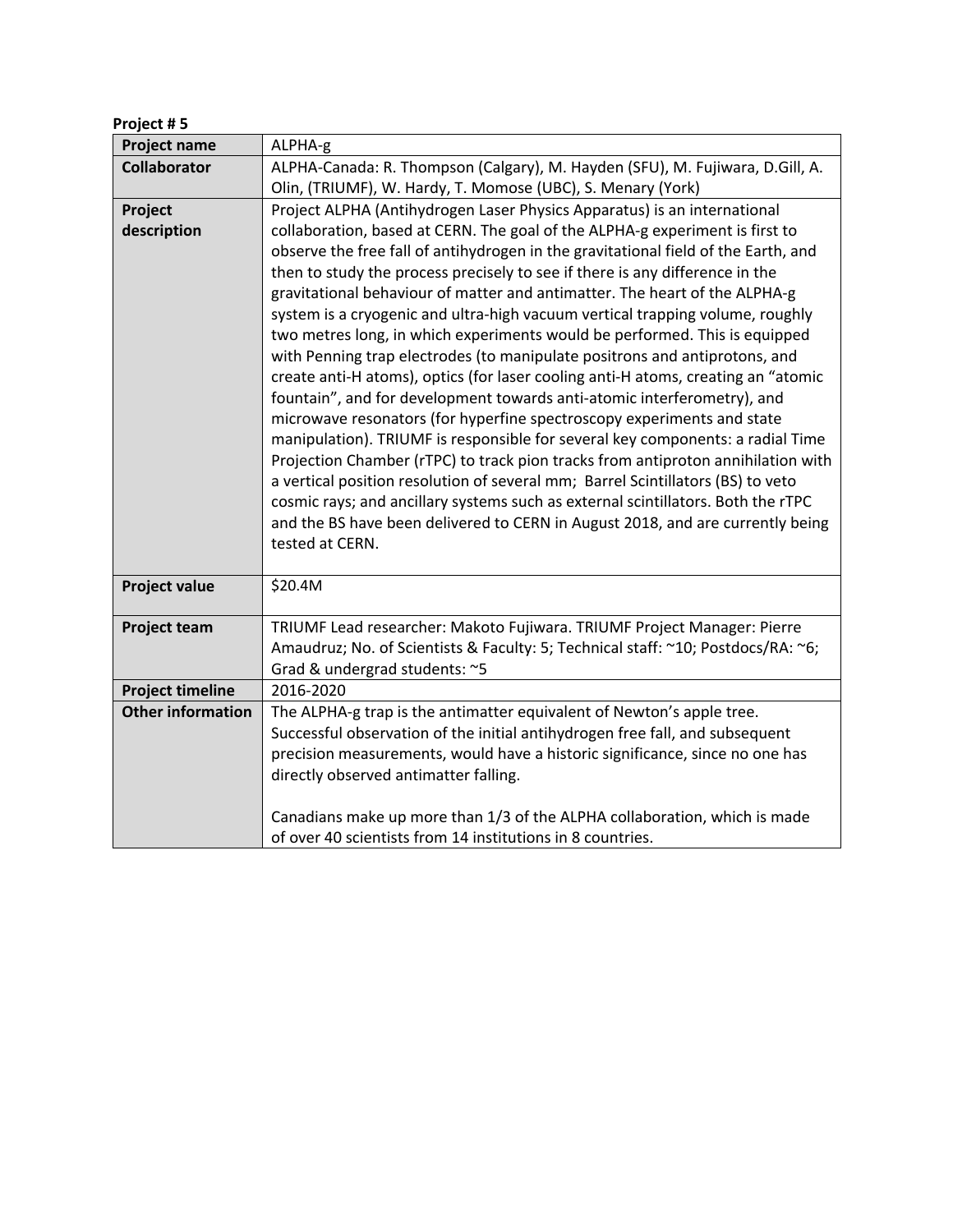| Project #6               |                                                                                                                                                                                                                                                                                                                                                                                                                                                                          |
|--------------------------|--------------------------------------------------------------------------------------------------------------------------------------------------------------------------------------------------------------------------------------------------------------------------------------------------------------------------------------------------------------------------------------------------------------------------------------------------------------------------|
| Project name             | <b>GRIFFIN</b>                                                                                                                                                                                                                                                                                                                                                                                                                                                           |
| <b>Collaborator</b>      | C. Svensson, P. Garrett (Guelph), A. Chen (McMaster), J. Leslie, C. Andreoiu, K.<br>Starosta (SFU), G. Ball, D. Bishop B. Davids, I. Dillmann, A. Garnsworthy, G.<br>Hackman, R. Kruecken, C. Pearson (TRIUMF)                                                                                                                                                                                                                                                           |
| Project                  | Design, construct, commission and operate a state-of-the-art new high-purity                                                                                                                                                                                                                                                                                                                                                                                             |
| description              | germanium (HPGe) gamma-ray spectrometer for decay spectroscopy research<br>with low-energy radioactive ion beams.                                                                                                                                                                                                                                                                                                                                                        |
| <b>Project value</b>     | <b>GRIFFIN: \$8.98M</b><br>$\blacksquare$<br>GRIFFIN shields: \$1.42M<br>$\blacksquare$                                                                                                                                                                                                                                                                                                                                                                                  |
| <b>Project team</b>      | C. Svensson (Principal Investigator); A. Garnsworthy (Director of GRIFFIN<br>activities and Project Coordinator). Around 20 TRUMF personnel contributed<br>time to GRIFFIN. The GRIFFIN collaboration includes over 100 researchers from<br>10 countries.                                                                                                                                                                                                                |
| <b>Project timeline</b>  | GRIFFIN, 2011-2015.<br>٠<br>GRIFFIN shields, 2016-2018.<br>٠                                                                                                                                                                                                                                                                                                                                                                                                             |
| <b>Other information</b> | The project was completed on time and on budget.<br>٠<br>GRIFFIN is the most powerful HPGe array dedicated to decay spectroscopy<br>$\blacksquare$<br>studies worldwide. The gamma-gamma coincidence efficiency is a factor<br>300 higher than for the 8pi spectrometer that GRIFFIN replaces.<br>Over 60 rare-isotope beam species have been delivered to GRIFFIN from<br>$\blacksquare$<br>ISAC and the data is now undergoing data analysis within the collaboration. |

§ The spectrometer supports a diverse research program in the areas of nuclear structure, nuclear astrophysics and fundamental symmetries.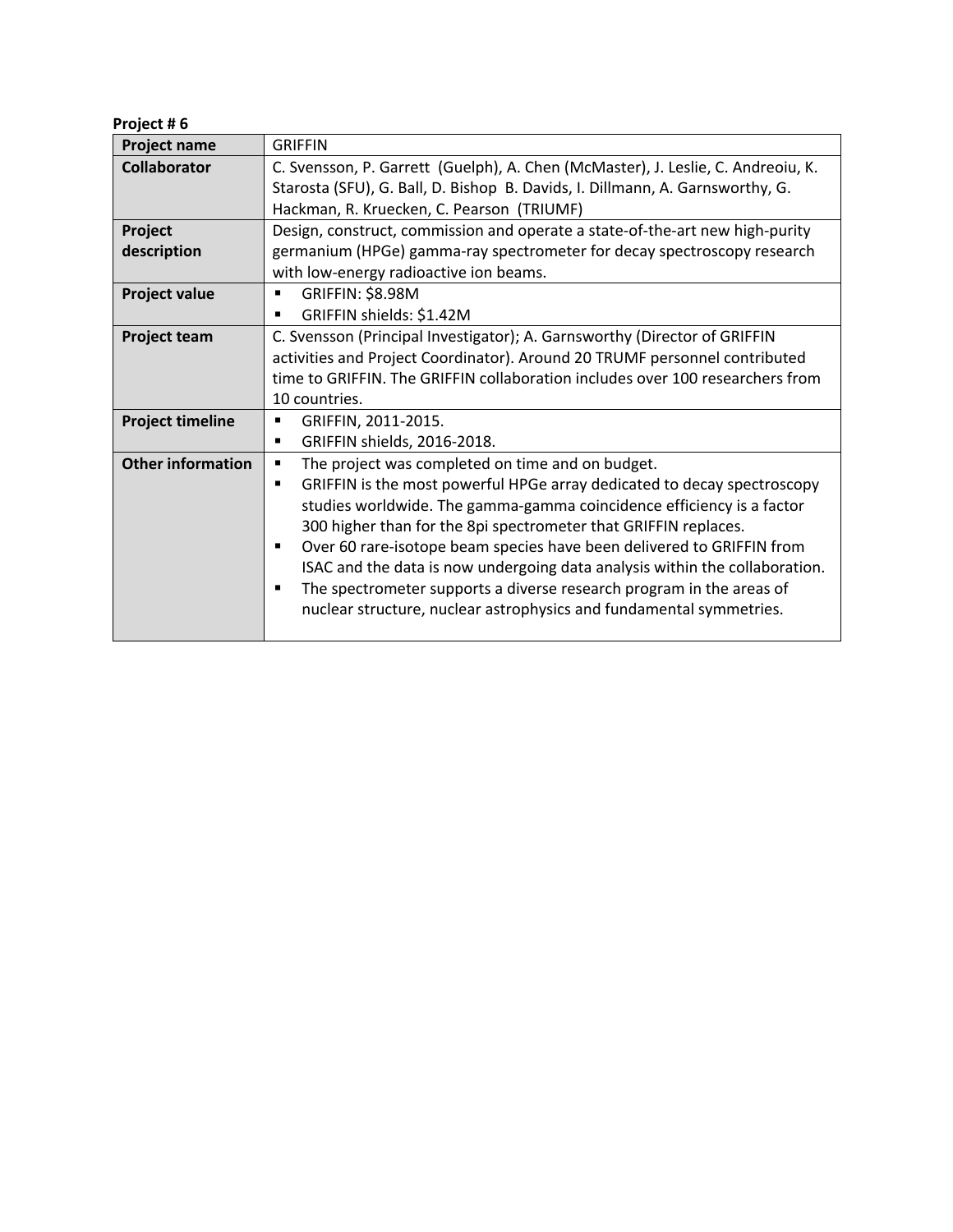| Project #7                 |                                                                                                                                                                                                                                                                                                                                                                                                                                                                                                                                                                                                                                                                                                                                                                                                                                                                                                                                                                                                                      |
|----------------------------|----------------------------------------------------------------------------------------------------------------------------------------------------------------------------------------------------------------------------------------------------------------------------------------------------------------------------------------------------------------------------------------------------------------------------------------------------------------------------------------------------------------------------------------------------------------------------------------------------------------------------------------------------------------------------------------------------------------------------------------------------------------------------------------------------------------------------------------------------------------------------------------------------------------------------------------------------------------------------------------------------------------------|
| <b>Project name</b>        | M9H upgrade                                                                                                                                                                                                                                                                                                                                                                                                                                                                                                                                                                                                                                                                                                                                                                                                                                                                                                                                                                                                          |
| <b>Collaborators</b>       | J. Brewer, D. Fleming, R. Kiefl, A. MacFarlane (UBC), K. Ghandi (Guelph), G. Luke<br>(McMaster), A. Bianchi (U. Montreal), J. Sonier (PI), P. Percival (SFU), J. Quilliam<br>(U. Sherbrooke), J. Sugiyama (Toyota CRDL Inc.), T. Uemura (Columbia), S.<br>Dunsinger, K. Kojima, S. Kreitzman, I. McKenzie (TRIUMF)                                                                                                                                                                                                                                                                                                                                                                                                                                                                                                                                                                                                                                                                                                   |
| <b>Project description</b> | The muon beam facilities of TRIUMF will be expanded by the addition of a high<br>momentum muon decay channel, M9H (formerly known as M9B), and a service-<br>oriented surface muon channel, M9A. There are three separate but highly<br>integrated parts:<br>Repair of the M9/T2 vacuum seal, in alignment with TRIUMF's commitment<br>for its 5 Year Plan 2015-2020.<br>Completion of the surface muon channel M9A and installation of a fixed 3 T<br>п<br>µSR spectrometer.<br>Redevelopment of M9B into a new high momentum muon channel M9H,<br>٠<br>with associated cryogenic facilities for the superconducting decay section<br>and specialized end station spectrometer infrastructure to maximize high<br>impact research.<br>This new infrastructure will uniquely provide a significant physical parameter                                                                                                                                                                                                |
|                            | space (high pressures + ultra-low temperature + high magnetic fields on M9H)<br>and highly versatile (low temperatures + high fields + Muons-on-Request on<br>M9A) facility with a focus on highly efficient sample characterization for the<br>increasingly important and broad non-expert (in µSR) user community.                                                                                                                                                                                                                                                                                                                                                                                                                                                                                                                                                                                                                                                                                                 |
| <b>Project value</b>       | \$10.7 M                                                                                                                                                                                                                                                                                                                                                                                                                                                                                                                                                                                                                                                                                                                                                                                                                                                                                                                                                                                                             |
| <b>Project team</b>        | S. Kreitzman (Project Leader); Ch. Gibson (Interim Project Manager); Dedicated<br>CMMS facility staff inclusive of six Scientists (D. Arseneau, S. Dunsiger, B. Hitti,<br>K. Kojima, I. McKenzie, G. Morris) and three technicians (R. Abasalti, M. McLay,<br>D. Vyas); Supporting TRIUMF professional staff (engineering / 75 months,<br>technical / 40 months); Major User Community Collaborators (above)                                                                                                                                                                                                                                                                                                                                                                                                                                                                                                                                                                                                         |
| <b>Project timeline</b>    | M9/T2 fix: 2017-2019<br>Ξ<br>M9A operations: 2020<br>Е<br>M9H: design & construction 2018-2022: operations 2023<br>п                                                                                                                                                                                                                                                                                                                                                                                                                                                                                                                                                                                                                                                                                                                                                                                                                                                                                                 |
| <b>Other information</b>   | This project will provide Canadian and international users of the CMMS µSR<br>facility with unmatched capabilities for the study of quantum systems under<br>normal and extreme conditions. Quantum mechanics is fundamental to<br>materials being developed for transformational technologies. It is also central<br>to physical chemistry, underlying the electronic structure of atoms and<br>molecules and the dynamics of chemical reactions. Specifically, applied science<br>applications related to energy storage, green chemistry and the support of<br>next-generation supercritical water-cooled nuclear reactors are all<br>encompassed by project's research scope. The planned infrastructure provides<br>the necessary tools to contribute to strategic quantum, energy and<br>environmental research priorities in Canada, to nurture innovation<br>partnerships, and to build on the CMMS's proven success developing<br>innovative µSR methods for leading-edge fundamental and applied research. |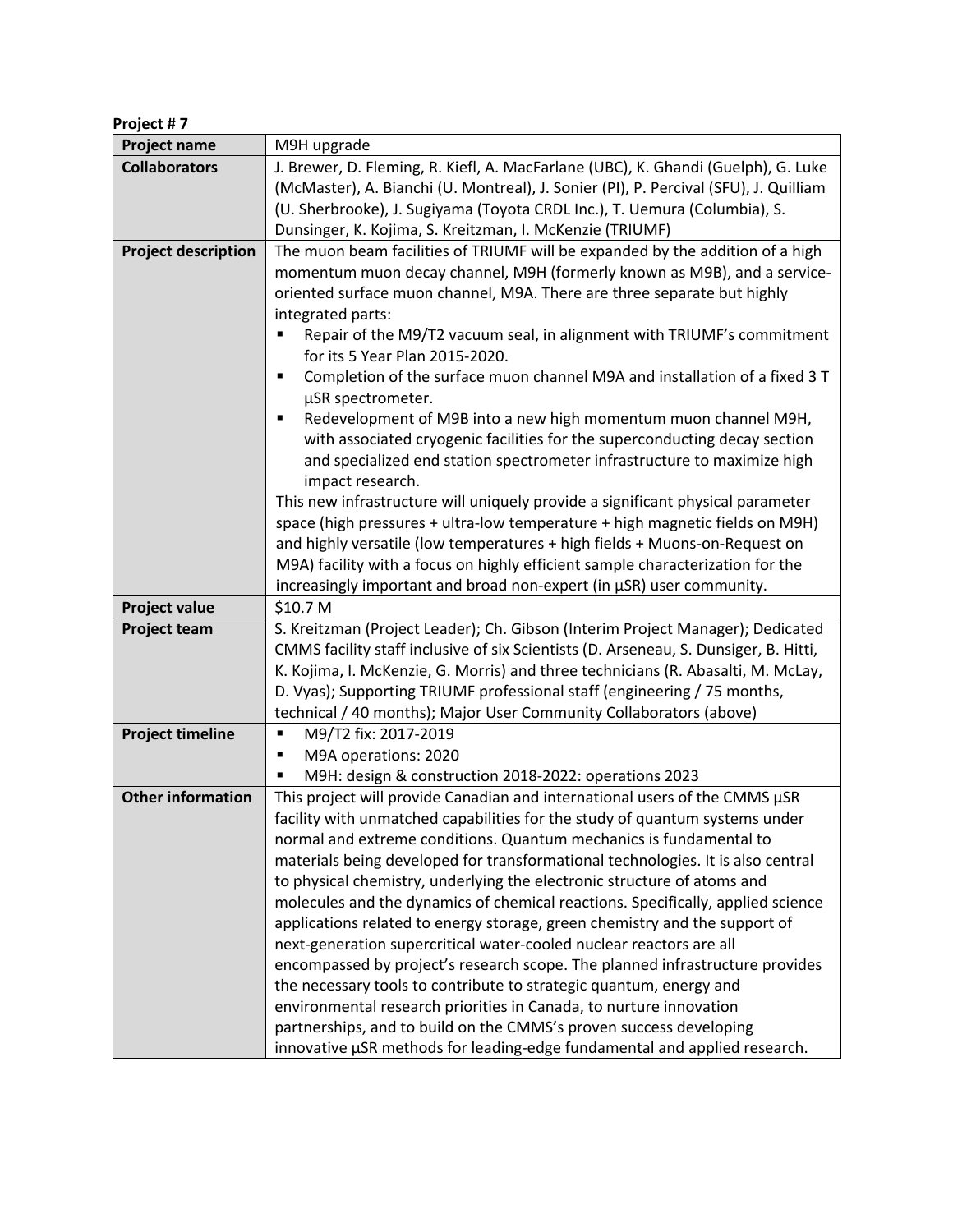| Project #8 |  |
|------------|--|
|            |  |

| Project name               | <b>EMMA</b>                                                                                                                                                                                                                                                                                                                                                                                                                                                                                                                                                                                                                                                                                                                                                                                                                                                                                            |
|----------------------------|--------------------------------------------------------------------------------------------------------------------------------------------------------------------------------------------------------------------------------------------------------------------------------------------------------------------------------------------------------------------------------------------------------------------------------------------------------------------------------------------------------------------------------------------------------------------------------------------------------------------------------------------------------------------------------------------------------------------------------------------------------------------------------------------------------------------------------------------------------------------------------------------------------|
| <b>Collaborator</b>        | D. Muecher (Guelph), A. Chen (McMaster), C. Andreoiu, K. Starosta (SFU), M.<br>Alcorta, B. Davids (PI), I. Dillmann, A. Garnsworthy, G. Hackman, D. Hutcheon,<br>R. Kruecken, C. Ruiz (TRIUMF), C. Diget (U. York, UK), A. Laird (U. Edinburgh,<br>UK)                                                                                                                                                                                                                                                                                                                                                                                                                                                                                                                                                                                                                                                 |
| <b>Project description</b> | EMMA, the Electromagnetic Mass Analyser, is a recoil mass spectrometer<br>undergoing the final stages of commissioning for use at the ISAC-II facility at<br>TRIUMF. It simultaneously provides high first-order mass resolving power (500)<br>and large angular (17 msr), mass/charge (±4%), and kinetic energy (±20%)<br>acceptances. These characteristics make it very well suited to the study of<br>nuclear structure and nuclear astrophysics using nuclear reactions induced by<br>the heavy radioactive ion beams available at energies up to and above the<br>Coulomb barrier at ISAC-II. The high efficiency recoil detection and<br>identification capability of EMMA enables unique experiments in nuclear<br>astrophysics and nuclear structure in conjunction with the gamma ray<br>spectrometer TIGRESS, its integrated plunger TIP, and the charged particle<br>detector array SHARC. |
| <b>Project value</b>       | \$3.1M                                                                                                                                                                                                                                                                                                                                                                                                                                                                                                                                                                                                                                                                                                                                                                                                                                                                                                 |
| <b>Project team</b>        | The principal investigator Barry Davids works closely with 3 graduate students<br>and postdocs, an expert technician, and TRIUMF's ISAC gas target and detector<br>physicist to operate and maintain the spectrometer.                                                                                                                                                                                                                                                                                                                                                                                                                                                                                                                                                                                                                                                                                 |
| <b>Project timeline</b>    | The spectrometer has been built, tested, and characterized; commissioning will<br>be completed in 2018 when the first electrostatic deflector is conditioned to<br>the high voltages already reached by the second.                                                                                                                                                                                                                                                                                                                                                                                                                                                                                                                                                                                                                                                                                    |
| <b>Other information</b>   | The spectrometer has proven its capability to separate and identify the<br>products of nuclear fusion reactions induced by radioactive ion beams at<br>Coulomb barrier energies. Technical publications have been written,<br>submitted, and published. First scientific results are anticipated next year.                                                                                                                                                                                                                                                                                                                                                                                                                                                                                                                                                                                            |